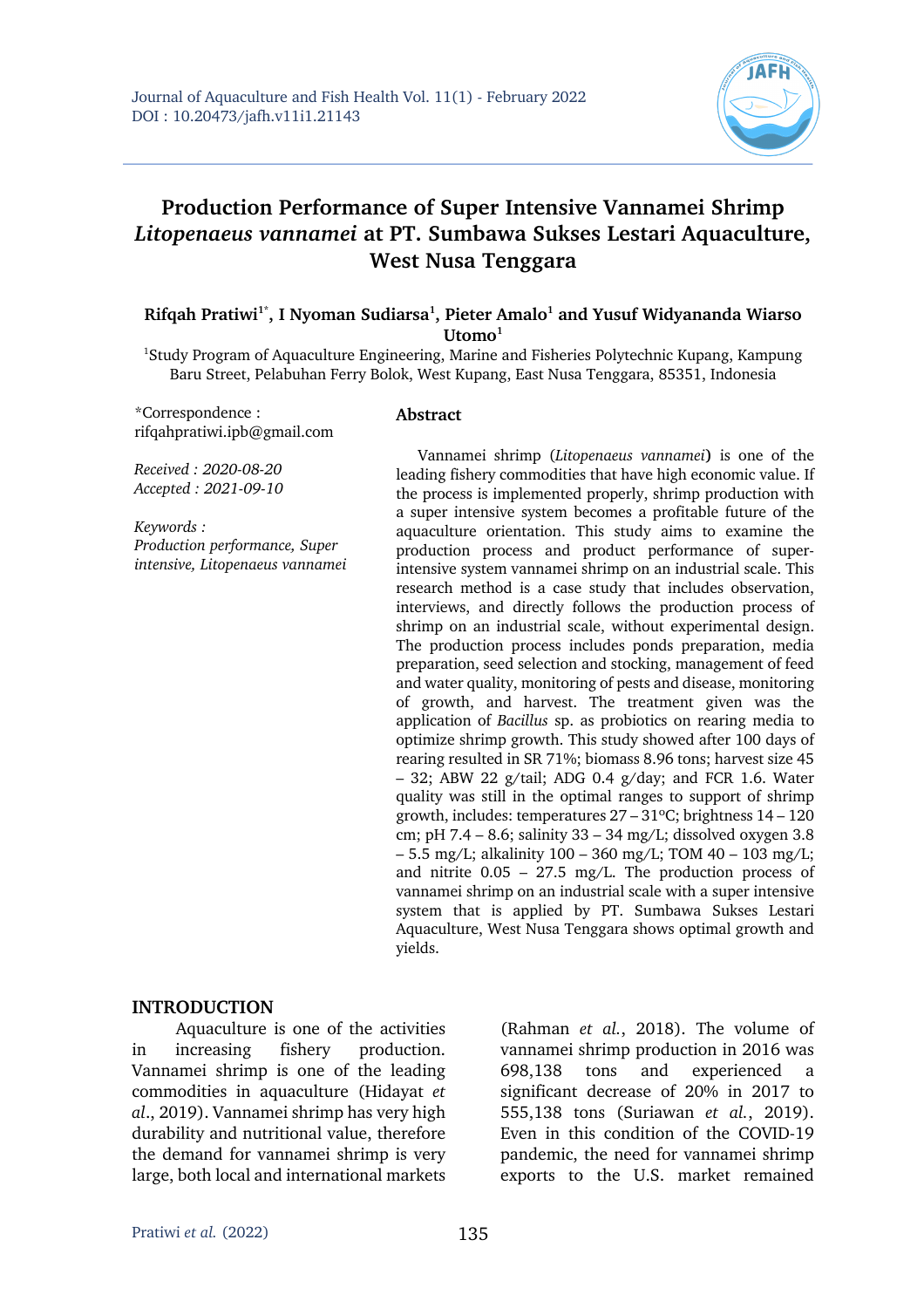stable. Based on NOOA Fisheries (2020), it was recorded that the total export of Indonesia vannamei shrimp to the U.S. market in April 2019 was 9,544 MT (metric tons) and in April 2020 to 13,804 MT, which increases of up to 45%, which places Indonesia as the second largest of exporting country to the U.S. market.

According to Purnamasari *et al.* (2017), the advantages of vannamei shrimp are a high response to feed, resistance to disease, high survival rate, high stocking density, and relatively short maintenance time of about 90 – 100 days per cycle. The increased production of vannamei shrimp will continue to meet the demand community both at home and abroad. Various efforts have been made, especially through the development of aquaculture technology applications (Arsad *et al.*, 2018).

Vannamei shrimp production with super-intensive technology is the future orientation of aquaculture systems with the concept of low volume high density, that is by not requiring a large area so it was easily controlled, but has high productivity. The production target is still faced with various challenges, one of which is aquaculture management that can produce a high level of productivity. Therefore, shrimp production with a super intensive system can successful and profitable if the production process is applied properly.

This study aims to examine the production process and product performance of super-intensive system vannamei shrimp on an industrial scale that applied at PT. Sumbawa Sukses Lestari Aquaculture, West Nusa Tenggara.

# **METHODOLOGY**

# **Place and Time**

This study was conducted from February to May 2020. The Location was in production ponds and Laboratory of PT. Sumbawa Sukses Lestari Aquaculture, Sumbawa Regency, Province of West Nusa Tenggara.

# **Research Materials**

The tools used in this study were rearing ponds, paddlewheels, blowers, HDPE plastics, water quality measurement kit, digital scale, and net. The materials used in this study were vannamei shrimp seed, stress response test materials, quicklime, ZA fertilizer, *Bacillus* sp. as probiotics, commercial shrimp feed, and seawater.

# **Research Design**

This research method is a case study that includes observation, interviews, and directly follows the production process of shrimp on an industrial scale, without experimental design that applied at PT. Sumbawa Sukses Lestari Aquaculture, West Nusa Tenggara.

# **Work Procedures**

This study consists of several stages of production, including pond and media preparations with an area of 3,025 m², selection and stocking seeds with a stock density of 250 tails/m², monitoring of growth, management of feed, management of water quality, monitoring of pest and disease, and harvest. The stages of this study refer to the Standard Operating Procedure (SOP) of vannamei shrimp production at PT. Sumbawa Sukses Lestari Aquaculture, West Nusa Tenggara (Figure 1).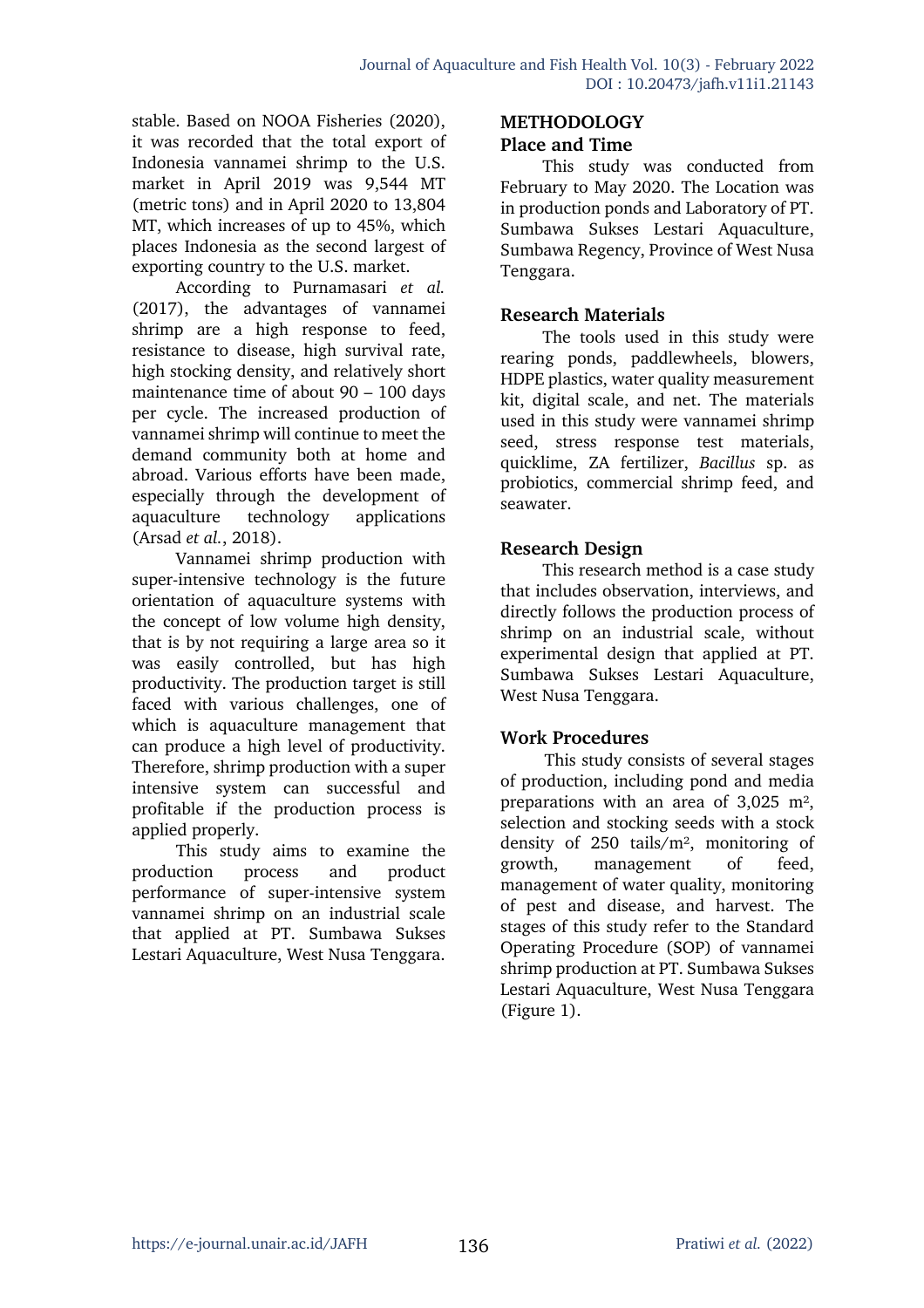

Figure 1. Flowchart of Standard Operating Procedure (SOP) for vannamei shrimp production at PT. Sumbawa Sukses Lestari, West Nusa Tenggara.

# **Data Analysis**

Production performance parameters include survival rate (SR), biomass production, average body weight (ABW), average daily growth (ADG), and feed conversion ratio (FCR) refers to the method of Arsad *et al.* (2018). Water quality parameters observed during maintenance, include: temperature, brightness, pH, salinity, dissolved oxygen, alkalinity, TOM, and nitrite refer to the method of Pratiwi (2016).

Growth was observed by weight sampling, and the water quality parameters by measuring 2 times a day at 06.00 WITA and 16.00 WITA. A sampling of shrimp weight and water quality was carried out on the Day of Culture (DOC) 0, 10, 20, 30, 40, 50, 60, 70, 80, 90, and 100 days. The data obtained were then tabulated using the application Ms. Excel to produce representative data in the form of graphs and tables and analyzed descriptively.

# **RESULTS AND DISCUSSION Pond Preparation**

The pond land used with size 55 x 55 x 2 m is covered with HDPE plastics. Pond preparation begins with drying the pond bottom for  $7 - 10$  days. Drying of ponds aims to speed up the oxidation process of residual organic matter, killing pathogenic bacteria, and pest organisms. The pond bottom needs to be cleaned of dirt such as

moss, barnacles, oysters, and organic sludge leftover from the cycle previously. The barnacle was cleaned by scraping using the back of the brush. The pond walls are cleaned using a brush until clean, then sprayed using seawater from reservoirs. Pond equipment such as filters, paddlewheels, anco, anco bridges, canoes, siphons, and water levels are also cleaned to avoid contamination with diseasecausing pathogens.

The pond construction inspection is carried out to find out any damage, such as: on sewer pipes, firing bases, harvest doors, and pond barriers. It was also important to check HDPE plastic to find out if there is damage at the joint or torn so that it can be repaired. Loose HDPE plastic connection or tearing has the potential to cause contamination of toxic compounds from below plastic that can cause mass death in shrimp. Farm plots are also installed with Crab Protecting Wall (CPW) to reduce pests that enter the pond plot. Liming is done after the cleaning process and installation of supporting equipment on the pond. The liming process is carried out by spreading lime evenly on the walls of the pond. The type of lime used is quicklime (CaO) with a dose of 300 kg.

The setting of paddlewheels and blowers aims to ensure a continuous supply of oxygen to the maintenance medium. Dissolved oxygen is one of the most important water quality variables for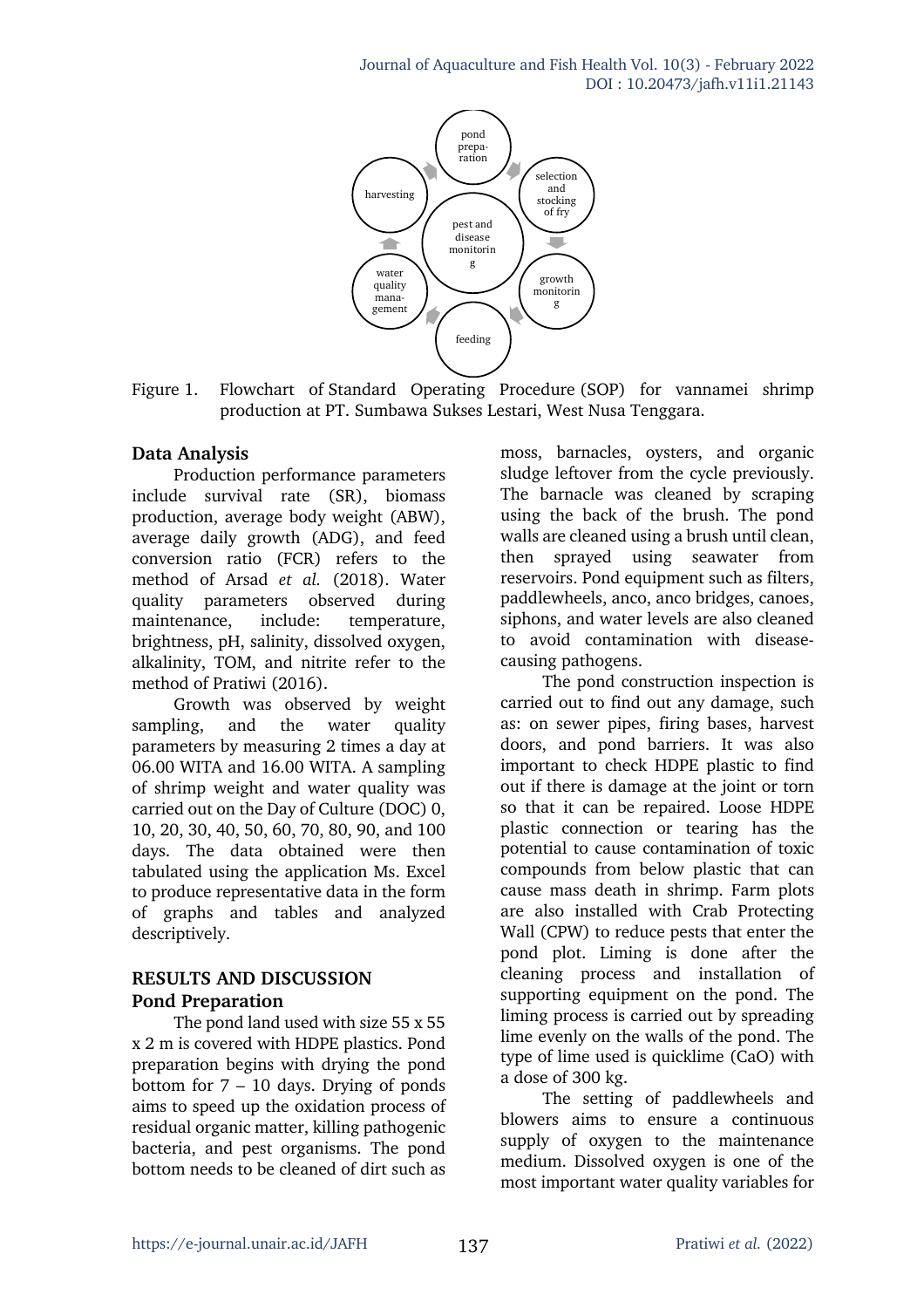supporting shrimp life (Syah *et al.*, 2017). The installation of the paddlewheels also by placing 4 units of 1 HP paddlewheels at each corner pond. The operation of the mill is carried out throughout the day, while the blower is operated alternating from morning to evening and from evening to night. Blower installation is done by placing the blower in the blower housing and making connections for pipes that are placed at the bottom of the pond. Installation of this pipe forms a rectangle like the shape of a pond, then the pipes are given a small hole for the air outlet (diffuser). According to Sumitro *et al*. (2020), the use of diffusers can increase the survival rate of organism aquatic production.

# **Media Preparation**

The filling of water into the reservoir pond used a seawater pump that was available at the pump house. Seawater that has been accommodated in a reservoir pond 150 m x 60 m deposited for 3 – 5 days, before being distributed to pond plots. Furthermore, seawater is distributed into aquaculture ponds up to a water level of 140 cm. The volume of seawater in the pond was 4,235 tons. The growth of plankton as natural food for shrimp is done by spreading ZA fertilizer 4.8 kg and 10 kg Azomite at 09.00 WITA. Then, at 17.00 WITA added probiotics, including 1 kg starter bacteria of *Bacillus* sp., 2 L molasses, and 2 L *Heroecobalance* (HEB), which has been diluted using water in a ratio of 1:4. The HEB treatment was given 2 days after the water entered the plot to grow a balance of microorganism populations in the pond ecosystem. According to Sumitro *et al.* (2020), the application of probiotics in forming biofloc systems in media maintenance can support optimal growth, survival, and FCR in aquaculture production.

# **Seed Selection and Stocking**

The success of a shrimp production business was influenced by the quality of

the seeds stocked in the pond. The seeds used were SPF vannamei seeds with stadia of PL 12 and an average of weight 1.93  $\pm$ 0.05 g/tail. The total of seeds stocked was  $\pm$  750,000 tails with a stock density of 250 tails/ $m^2$ . The production target is to produce shrimp harvest size 45 tails/kg with a maintenance period of 100 days.

Before stocking, seed selection is carried out through visual observation, such as appropriate body length, uniformity, seeds activity, and stress response. The stress response is known through the salinity test and formalin test which aims to see the level of seed resistance to a given stress factor. The salinity test was carried out by taking a sample of 100 tails seeds, then lowering the water salinity to 15 ppt for 30 minutes. The formalin test used a sample of 100 tails seeds that were put into a solution of 1 L water and 100 mg/L formalin.

The selected seeds will be put into an acclimatization tank with a volume of 1,000 L water and added with 2 ppm EDTA. Water quality conditions such as temperature, salinity, and DO are made similar to the condition of water in a plastic seed bag. Acclimatization is carried out at a constant temperature of 25 °C to reduce seed activity and yield toxic metabolism. This process lasts 15 – 30 minutes during this process will changes occur, namely a decrease in salinity and an increase in temperature in the acclimatization bath.

The rate of change of salinity and temperature was very important in the process of acclimatization. The PL stage and seed health conditions greatly affect the process of acclimatization, healthy and strong seeds can stand within salinity changes  $\geq 20$  mg/L and temperature changes  $\geq 10$  °C. The seeds that have gone through the acclimatization process will then flow through a pipe installed in the acclimatization tub to the pond plot.

# **Feed Management**

Management of feed properly needs to be done, so that it can give optimal production results (Pratiwi, 2019).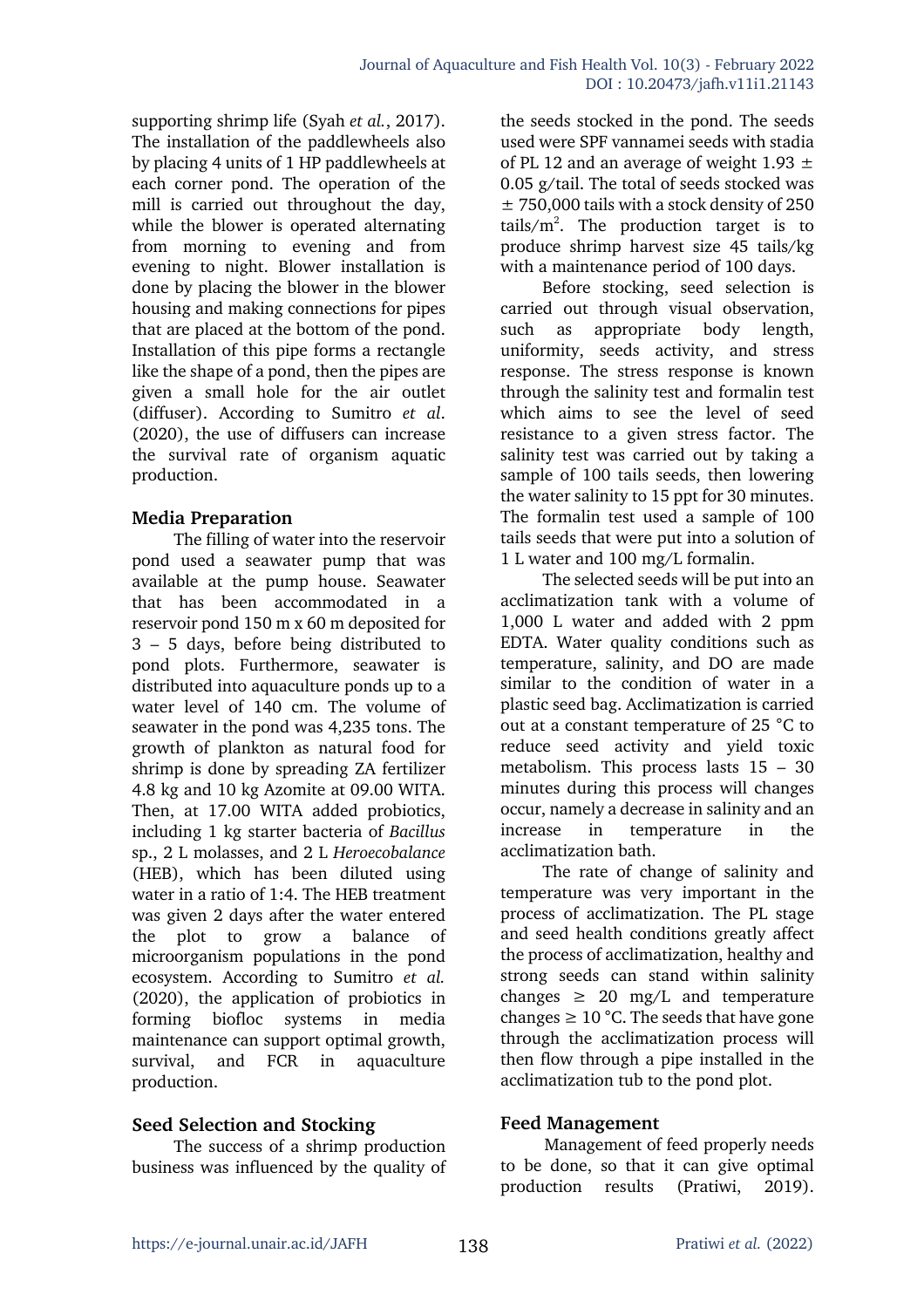Optimal feeding is given to support the growth of cultivated shrimp. Feeding can be done in two ways, such as: using an automatic feeder and manually spreading it using a raft. Feed management is important in making a feeding program so that ADG and FCR at harvest can match the target (Table 1). Feeding for DOC  $1 -$ 30 by blind feeding. Feeding after entering DOC 31 until the harvest is determined by the target ADG method and the target FCR that has been determined programmed.

| Table 1. | Management of feeding on vannamei shrimp rearing for 100 days maintenance. |  |  |
|----------|----------------------------------------------------------------------------|--|--|
|          |                                                                            |  |  |

| Feed Code          | <b>Type</b> | DOC.              | Feeding Freq<br>(times/day) | Feeding Time<br>(.00 WITA) | Feeding Method            |
|--------------------|-------------|-------------------|-----------------------------|----------------------------|---------------------------|
| <b>SA-00</b>       | Crumble     | $1 - 11$          | 4                           | 07, 10, 13,<br>17          | Blind feeding             |
| $SA-01$            | Crumble     | $11 - 20$         | 4                           | 07, 10, 13,<br>17          | Blind feeding             |
| <b>SA-02S</b>      | Crumble     | $21 - 25$         | 5                           | 07, 10, 13,<br>17, 22      | Blind feeding             |
| SA-02, SS-02       | Crumble     | $26 - 35$         | 5                           | 07, 10, 13,<br>17, 22      | Blind feeding, ADG target |
| SA-02SP            | Pellet      | $36 - 50$         | 5                           | 07, 10, 13,<br>17, 22      | ADG & FCR target          |
| SA-02P, SS-<br>02P | Pellet      | $51 - 70$         | 5                           | 07, 10, 13,<br>17, 22      | ADG & FCR target          |
| SA-03              | Pellet      | $71 -$<br>harvest | 5                           | 07, 10, 13,<br>17, 22      | ADG & FCR target          |

Feed control needs to be carried out to see how much feed is used up in one feeding. The procedure for adding or subtracting feed using 3 units available anco in the pond (Table 2). If in 3 units of feed given If all is used up, then the feed will be added by 30 – 50% of the feed program that has been implemented

previously determined. The feed given to the anco unit is 0.5% of the total daily feed. This is following Ulumiah *et al.* (2020), the size and amount of feed given must be done carefully and precisely so that the shrimp do not experience a lack of feed (underfeeding) or excess feed (overfeeding).

Table 2. The procedure for determining feed on 3 anco units as a feeding control vannamei shrimp feed for 100 days of rearing.

| No. |                          | Anco Control |  | <b>Feed Treatments</b>             |  |
|-----|--------------------------|--------------|--|------------------------------------|--|
|     |                          |              |  |                                    |  |
|     | $\overline{\phantom{0}}$ |              |  | added 30% of the previous feed     |  |
|     |                          |              |  | added 30% of the previous feed     |  |
| 3.  |                          |              |  | fixed feed                         |  |
|     |                          |              |  | reduced 30% from the previous feed |  |
|     |                          |              |  | reduced 30% from the previous feed |  |
|     |                          |              |  | reduced 50% from the previous feed |  |

Description: controls on 3 anco units are symbolized (-): the feed is depleted, S: the remaining feed is low (less than 50%), B: leftover feed a lot (more than 50%).

#### **Water Quality Management**

Optimal water quality is one of the requirements in cultivation activities. The quality of water in the maintenance container must be controlled to produce optimal seed growth (Pratiwi, 2014). The observed water quality parameters in this research, including temperature, brightness, pH, salinity, dissolved oxygen, alkalinity, TOM, and nitrite (Table 3).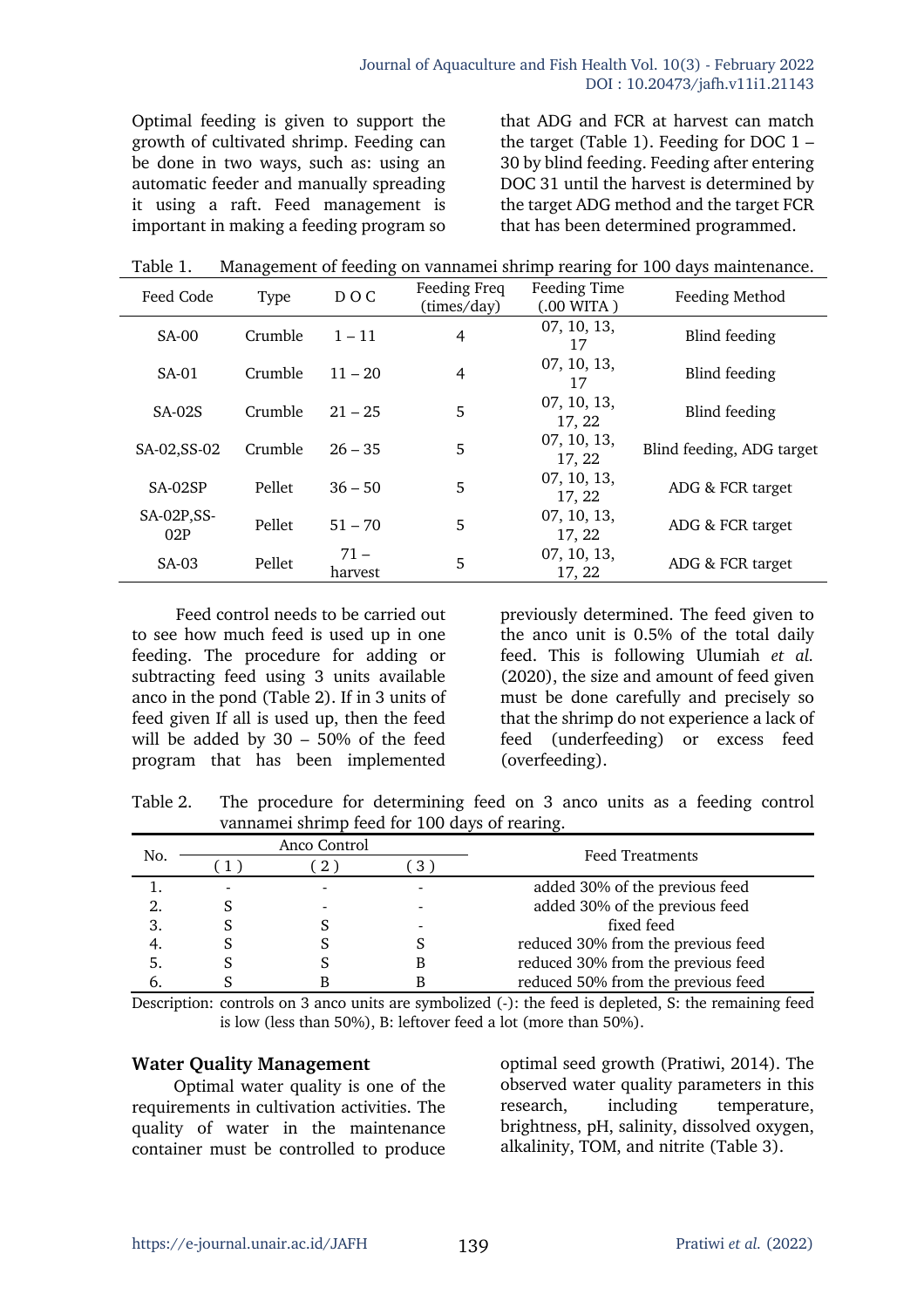| Parameters        | Units | In-situ results | <b>Optimal Ranges</b> | Reference              |
|-------------------|-------|-----------------|-----------------------|------------------------|
| Temperature       | °C.   | $27 - 31$       | $28 - 31$             | Arsad et al. (2017)    |
| <b>Brightness</b> | cm    | $14 - 120$      | $30 - 40$             | Kusuma et al. (2017)   |
| pH                |       | $7,4 - 8,6$     | $7,3 - 8,5$           | Makmur et al. (2018)   |
| Salinity          | g/L   | $33 - 34$       | $33 - 34$             | Pratiwi (2016)         |
| Dissolved oxygen  | mg/L  | $3,8 - 5,5$     | $3,5 - 7,5$           | Makmur et al. (2018)   |
| Alkalinity        | mg/L  | $100 - 360$     | $50 - 300$            | Manan and Putra (2014) |
| TOM               | mg/L  | $40 - 103$      | $24 - 125$            | Pratiwi (2016)         |
| Nitrite           | mg/L  | $0,05 - 27,50$  | $0,2 - 3,28$          | Parlina et al. (2018)  |

Table 3. The results of water quality measurements on the vannamei shrimp rearing media for 100 days of maintenance.

Based on the results of water quality measurement data, it is known that during maintenance, conditions of temperature, pH, salinity, dissolved oxygen, and TOM are according to the optimal range. Several other parameters, like brightness, alkalinity, and nitrite reached the limit of the range optimal due to maintenance that reaches DOC of 100 affects the condition of water quality. Overall, the water quality condition in this study is still in the optimal range in supporting the growth of cultured shrimp. Water quality management including lime and siphoning is carried out regularly to maintain optimal water quality conditions. Giving lime works to stabilize and raise the pH of pond water.

Giving lime is given upon entering DOC of 15 because the pH conditions have started to fluctuate. The type of lime used is quicklime (CaO), which was previously dissolved in a container filled with seawater and spread into the pond. The lime dose is adjusted to the pH measurement results at 06.00 WITA, that is if the water pH is  $< 8$  as much as 25 kg, and water  $pH > 8$  as much as 17 kg. Giving lime is also done when it rains because in that condition the shrimp experience stress due to fluctuations in media temperature. Drastic temperature changes are caused by water rain that enters the pond and causes a lot of molting shrimp. Moment molting shrimp will tend to be passive, susceptible to disease, and even die.

It fits with the research of Pratiwi *et al*. (2016), molting causes the condition of the lobster to be very weak and emits a

fishy smell from the meat. This triggers cannibalism, which attracts the appetite of its predators, namely lobster healthy condition or not molting. Siphoning is very important to minimize the accumulation of effluent in the pond bottom. The more feed that is given to the pond, the more often siphoning frequency. Siphon treatment is carried out every morning at 09.00 WITA, which starts when the shrimp enter DOC 21. The siphoning technique in shrimp ponds is by opening the siphon pipe in the central drain area, then installing the net on the siphon drain pipe to find out the mortality of shrimp at the bottom pond. Late siphoning can cause infection with White Feces Disease (WFD), dirty gills, black spots, and other infectious diseases.

# **Pest and Disease Monitoring**

Pests found during the rearing process were crabs and baby monitor lizards. The presence of pests can become predators for shrimp, resulting in low SR when harvest. Identification of diseases that attack shrimp was not found during the study takes place. However, the Total Plate Count (TPC) test found the presence of Vibrio *sp.* which is still within the normal range in the maintenance media samples. There are probiotics in maintenance media that can suppress the growth of *Vibrio* sp. which appears. This is following Fatmala *et al.* (2019), thet administration of probiotics on breeding media vannamei shrimp, optimal in suppressing the growth of *Vibrio* sp. cause of disease.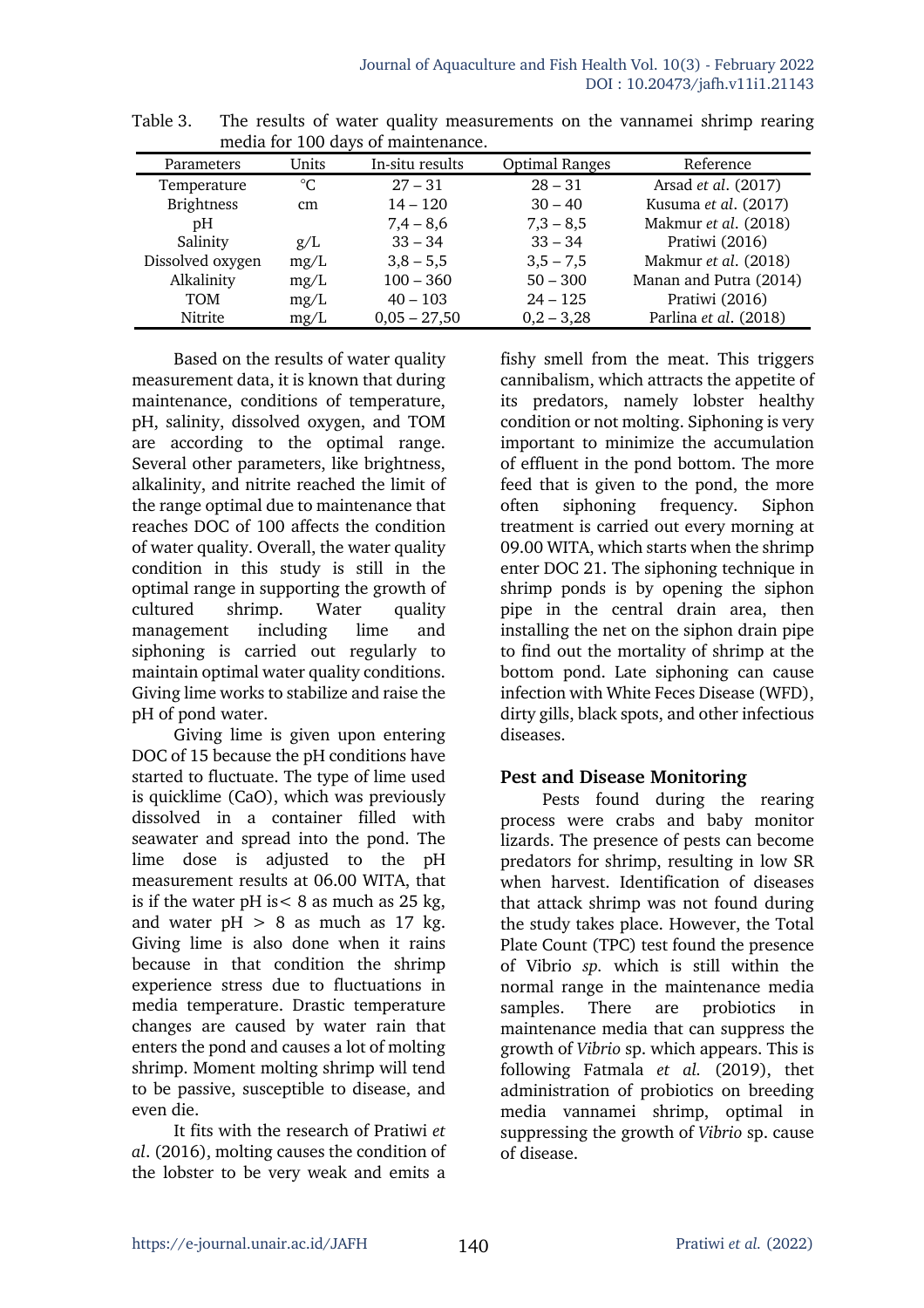## **Growth Monitoring**

Growth is a change in shape in terms of length, weight, and content according to changes in time (Pratiwi, 2014). Monitoring of shrimp growth is carried out by sampling the growth of shrimp weight during rearing. Sampling can also provide information to take preventive measures to avoid overfeeding or underfeeding.



Figure 2. Growth of average body weight (ABW) of vannamei shrimp during rearing.



Figure 3. Daily growth rate (ABW) of vannamei shrimp during rearing.

Growing vannamei shrimp with a stocking density of 250 fish/ $m^2$ , at harvestable to produce ABW 22 g/head (Figure 2). This correlates with the value of ADG shrimp, each sampling continues to increase up to 0.40 g/day at harvest (Figure 3). According to Lailiyah *et al.* (2018), stocking densities 350-500 fish/ $m^2$  in his research was able to produce ABW ranging from 10 - 14 g/head. Other research by Suriawan *et al.* (2019), the cultivation of shrimp with a stocking density of 100 fish/m2 yields ADG 0.33 g/head. This indicates that shrimp growth is optimal during maintenance.

According to Pratiwi *et al.* (2016), growth in crustaceans is a change the increase in length and body weight that occurs periodically after molting. Molting occurs in animals with the exoskeleton, including lobsters where the old skin is removed and then replaced with a new skin. Factor affecting the occurrence of molting, among others: (1) external factors, namely environmental quality (temperature, salinity, or pH), nutrition, and post-acclimatization or transportation treatment, (2) internal factors, namely production of molting hormone (ecdysteroid) and Molt Inhibiting Hormone (hormone inhibiting molting).

# **Harvest**

Harvesting is done partially and independently of DOC shrimp but pursued the target size of 45 – 32. Partial harvest was carried out twice, namely at DOC of 65 and DOC of 85. Before partial harvest, dry sampling was carried out to determine the ABW of shrimp to be harvested. This harvesting is done by spreading nets at the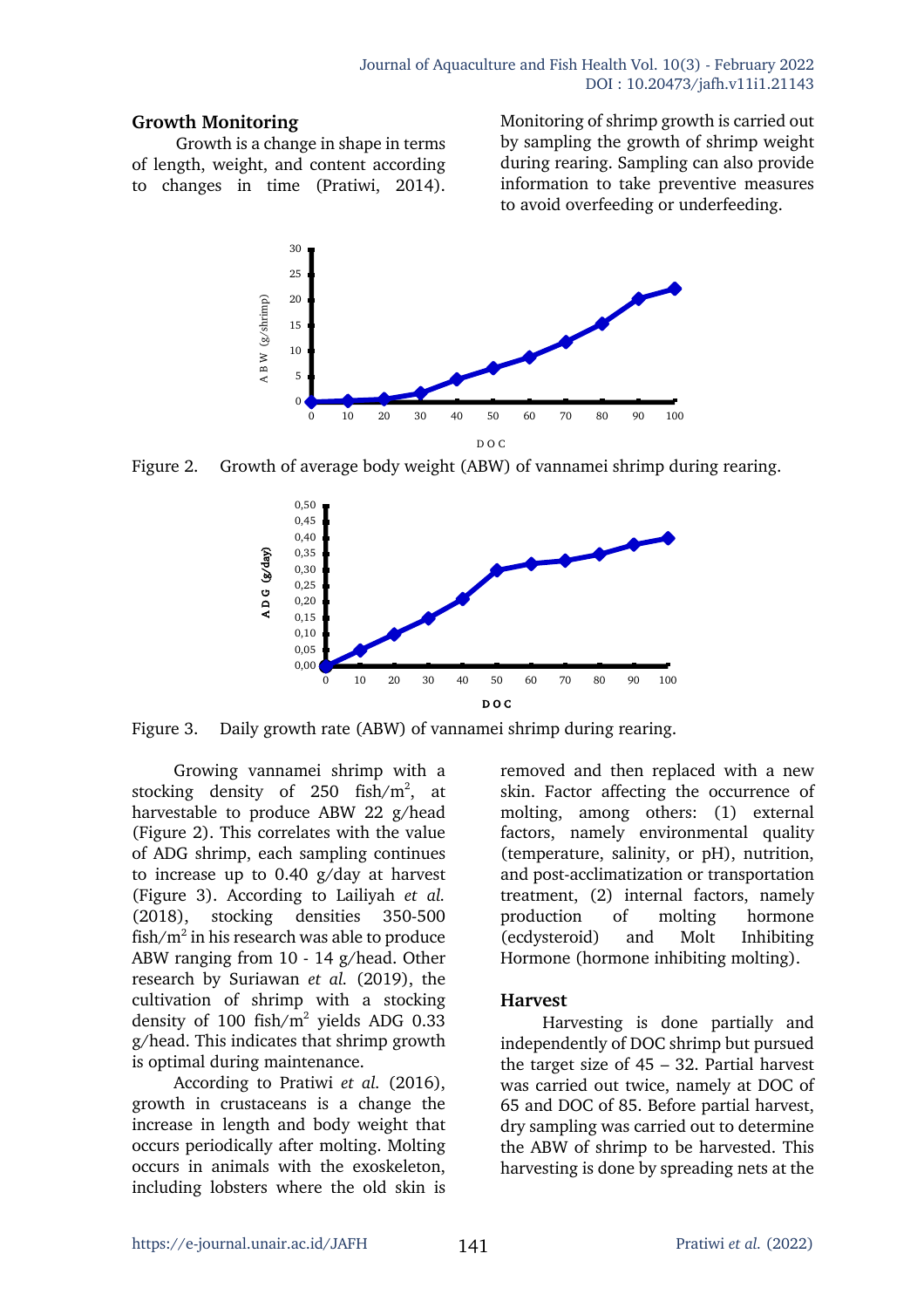pointal ready determined. The total harvest is done by lowering the water slowly through the floodgate until it runs out, which is preceded by installing a waring (harvest bag) on the floodgate. If there is still water left in the aquaculture pond, the nets will be spread so that the shrimp contained in the pond is no longer left. The results of the wastewater from the harvest will be channeled to the waste collection tank, to maintain water quality used in aquaculture activities.

The total shrimp production in the research ponds showed an SR of 71%, biomass reaching 8.96 tons, harvest size 45-32, and FCR 1.6, and no fatalities caused by infection. According to Hidayat *et al*. (2019), vannamei shrimp rearing produces a range of SR 70 – 90% at harvest size 107 and early harvesting caused by an indication of Infectious Myonecrosis Virus (IMNV). According to Lailiyah *et al*. (2018), the vannamei shrimp rearing activities carried out showed the optimum FCR value ranged from 1.3 to 1.7. Based on the results of the total production, it shows that the cultivation of super-intensive vannamei shrimp enlargement by applying SOPs and actual conditions environmental quality supports optimal production performance.

#### **CONCLUSION**

The process of vannamei shrimp cultivation on an industrial scale with a super-intensive system that is applied by PT. Sumbawa Sukses Lestari Aquaculture, West Nusa Tenggara produces optimal shrimp harvest. Production performance of vannamei shrimp reared up to DOC of 100 has SR 71%, biomass as much as 8.96 tons, harvest size  $45 - 32$ , ABW 22 g/tail, ADG0.4 g/day, and FCR 1.6.

# **ACKNOWLEDGMENT**

The authors would like to thank PT. Sumbawa Sukses Lestari Aquaculture as the facilitator, Mr. Nicholas Wee, Mr. Daniel Damon, and Dwi Kartika Sari for their support and assistance, the JAFH Editorial Team, and all parties who have contributed to the research process, journal preparation, and publication.

## **REFERENCES**

- Arsad, S., Afandy, A., Purwadhi, A.P., Maya, B.V., Saputra, D.K. and Buwono, N.R., 2017. Studi kegiatan budidaya pembesaran udang vaname *Litopenaeus vannamei* dengan penerapan sistem pemeliharaan berbeda. *Jurnal Ilmiah Perikanan dan Kelautan*, *9*(1), pp.1-14. http://dx.doi.org/10. 20473/jipk.v9i1.7624
- Arsad, S., Musa, M., Lusiana, E.D., Mahmudi, M., Buwono, N.R. and Bintoro, G., 2018. Community Empowerment to Increase *Litopenaeus vannamei* Productivity Towards Semi-Intensive System by Potential Analysis and Self-Feed Production. *Agrokreatif : Jurnal Ilmiah Pengabdian kepada Masyarakat*, *4*(2), pp.156-164. https://doi.org/10.29244/agrokrea tif.4.2.156-164
- Fatmala, I., Pranggono, H. and Linayati, 2019. Identifikasi bakteri *Vibrio* sp. dalam hepatopankreas udang vaname *Litopenaeus vannamei* pada tambak yang diberi probiotik di Tambak Sampang Tigo, kelurahan Degayu, kota Pekalongan. *Jurnal Litbang Kota Pekalongan*, *16*, pp.42- 48. https://jurnal.pekalongankota.g o.id/index.php/litbang/article/view /95
- Hidayat, K.W., Nabilah, I.A., Nurazizah, S. and Gunawan, B.I., 2019. Pembesaran udang vannamei (*Litopenaeus vannamei*) di PT. Dewi Laut Aquaculture Garut Jawa Barat. *Journal of Aquaculture and Fish Health*, *8*(3), pp.123-128. http://dx. doi.org/10.20473/jafh.v8i3.12931
- Kusuma, W.A., Prayitno, S.B. and Ariyati, R.W., 2017. Kajian kesesuaian lahan tambak udang vaname *Litopenaeus vannamei* di kecamatan Cijulang dan Parigi, Pangandaran, Jawa Barat dengan penerapan aplikasi sistem informasi geografis. *Journal*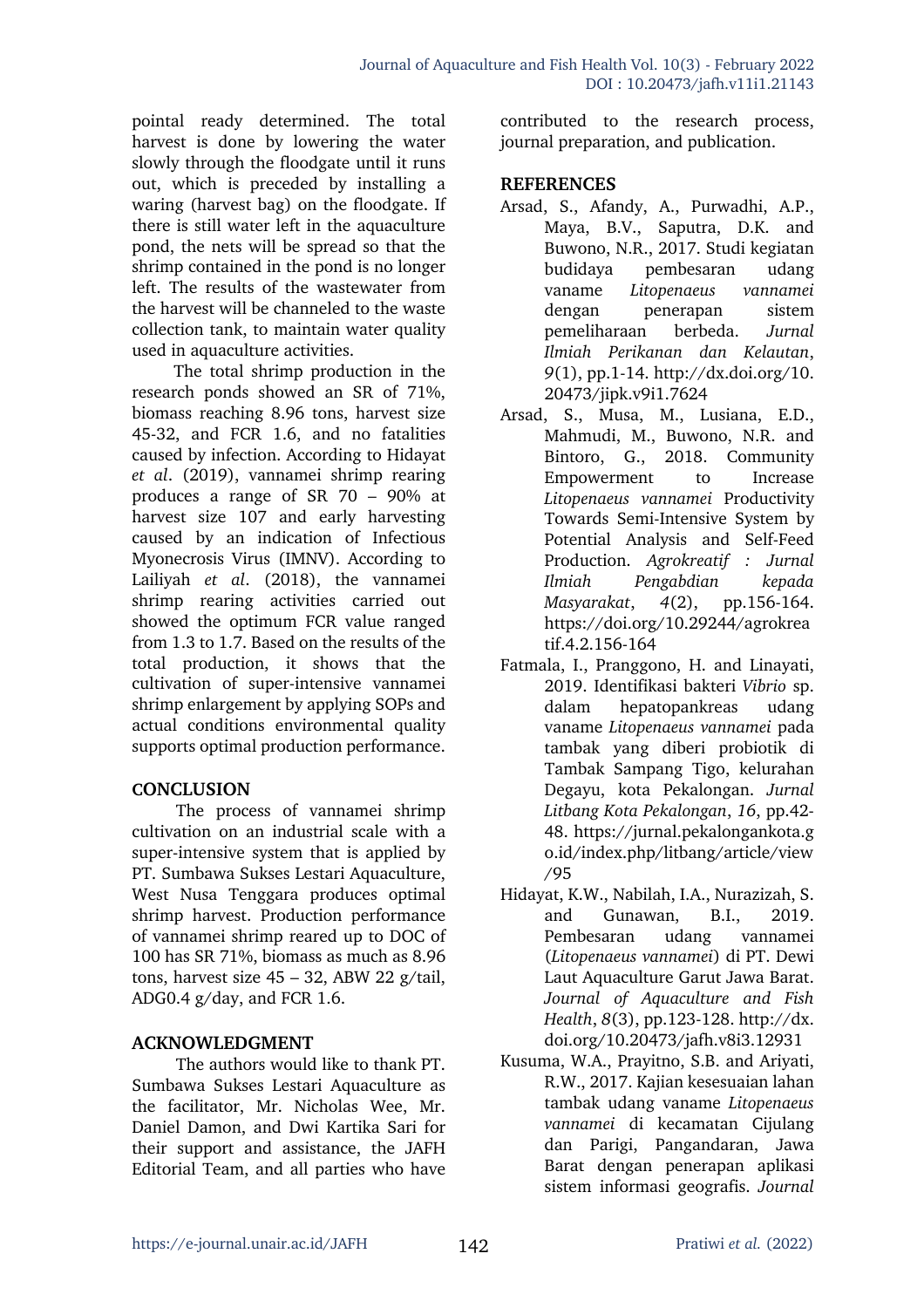*of Aquaculture Management and Technology*, *6*(4), pp.255-263. https://ejournal3.undip.ac.id/index .php/jamt/article/download/20570 /19353

- Lailiyah, U.S., Rahardjo, S., Kristiany, M.G.E. and Mulyono, M., 2018. Produktivitas budidaya udang vaname (*Litopenaeus vannamei*) tambak superintensif di PT. Dewi Laut Aquaculture Kabupaten Garut Provinsi Jawa Barat. *Jurnal Kelautan dan Perikanan Terapan*, *1*(1), pp.1- 11. http://dx.doi.org/10.15578/jkp t.v1i1.7211
- Makmur, Suwoyo, H.S., Fahrur, M. and Syah, R., 2018. Pengaruh jumlah titik aerasi pada budidaya udang vaname *Litopenaeus vannamei*. *Jurnal Ilmu dan Teknologi Kelautan Tropis*, *10*(3), pp.727-738. https://d oi.org/10.29244/jitkt.v10i3.24999
- Manan, A. and Putra, F.M., 2014. Monitoring of water quality on rearing ponds of vannamei shrimp (*Litopenaeus vannamei*) in Situbondo, Jawa Timur. *Jurnal Ilmiah Perikanan dan Kelautan*, *6*(2), pp.137-141. http://dx.doi.org /10.20473/jipk.v6i2.11298
- NOOA Fisheries (National Oceanic and Atmospheric Administration, U.S. Department of Commerce), 2020. *Imports and exports fishery products, commercial fisheries statistics of the United States*. https://www.st.nmfs. noaa.gov/st1/publications.html
- Parlina, I., Nasirin, Ihsan, I.M., Suharyadi, Syaputra, A., Budiani, S. and Hanif, M., 2018. Perbandingan pengelolaan lingkungan pada budidaya udang vaname (*Litopenaeus vannamei*) dengan aplikasi anorganik chelated dengan probiotik. *Jurnal Teknologi Lingkungan*, *19*(1), pp.33-40. https: //doi.org/10.29122/jtl.v19i1.2533
- Pratiwi, R., 2014. *Korelasi kualitas air terhadap kinerja pertumbuhan benih ikan patin Pangasius hypophthalmus ukuran 1 Inci di Balai Pengembangan*

*Budidaya Air Tawar Subang*. Thesis. Institut Pertanian Bogor.

- Pratiwi, R., 2016. *Budidaya dengan sistem kompartemen individu terhadap respons fisiologis dan kinerja produksi lobster pasir Panulirus homarus*. Thesis. Sekolah Pascasarjana Institut Pertanian Bogor.
- Pratiwi, R., 2019. Budidaya Pembesaran Lobster Laut Sistem SKI. *Majalah TROBOS Aqua*, *90*(8), pp.60-61.
- Pratiwi, R., Supriyono, E. and Widanarni, 2016. Total hemocytes, glucose hemolymph, and production performance of spiny lobster *Panulirus homarus* cultured in the individual compartments system. *Jurnal Ilmu dan Teknologi Kelautan Tropis*, *8*(1), pp.321-333. https://do i.org/10.29244/jitkt.v8i1.13768
- Purnamasari, I., Purnama, D. and Utami, M.A.F., 2017. Pertumbuhan udang vaname (*Litopenaeus vannamei*) di tambak intensif. *Jurnal Enggano*, *2*(1), pp.58-67. https://doi.org/10. 31186/jenggano.2.1.58-67
- Rahman, R., Lahming and Fadillah, R., 2018. Evaluasi komponen gizi pada pakan udang fermentasi. *Jurnal Pendidikan Teknologi Pertanian*, *4*(2), pp.101-111. https://doi.org/1 0.26858/jptp.v4i2.6617
- Sumitro, Afandi, A., Hidayat, K.W. and Pratiwi, R., 2020. Evaluasi beberapa desain pipa mikropori sebagai sistem aerasi dalam budidaya ikan lele (*Clarias gariepinus*) intensif berbasis teknologi bioflok. *Journal of Aquaculture and Fish Health*, *9*(2), pp.114-121. http://dx.doi.org/10.2 0473/jafh.v9i2.16692
- Suriawan, A., Efendi, S., Asmoro, S. and Wiyana, J., 2019. Sistem budidaya udang vaname *Litopenaeus vannamei* pada tambak hdpe dengan sumber air bawah tanah salinitas tinggi di kabupaten Pasuruan. *Jurnal Perekayasaan Budidaya Air Payau dan Laut*, *14*, pp.6-14.
- Syah, R., Makmur, and Fahrur, M., 2017. Budidaya udang vaname dengan